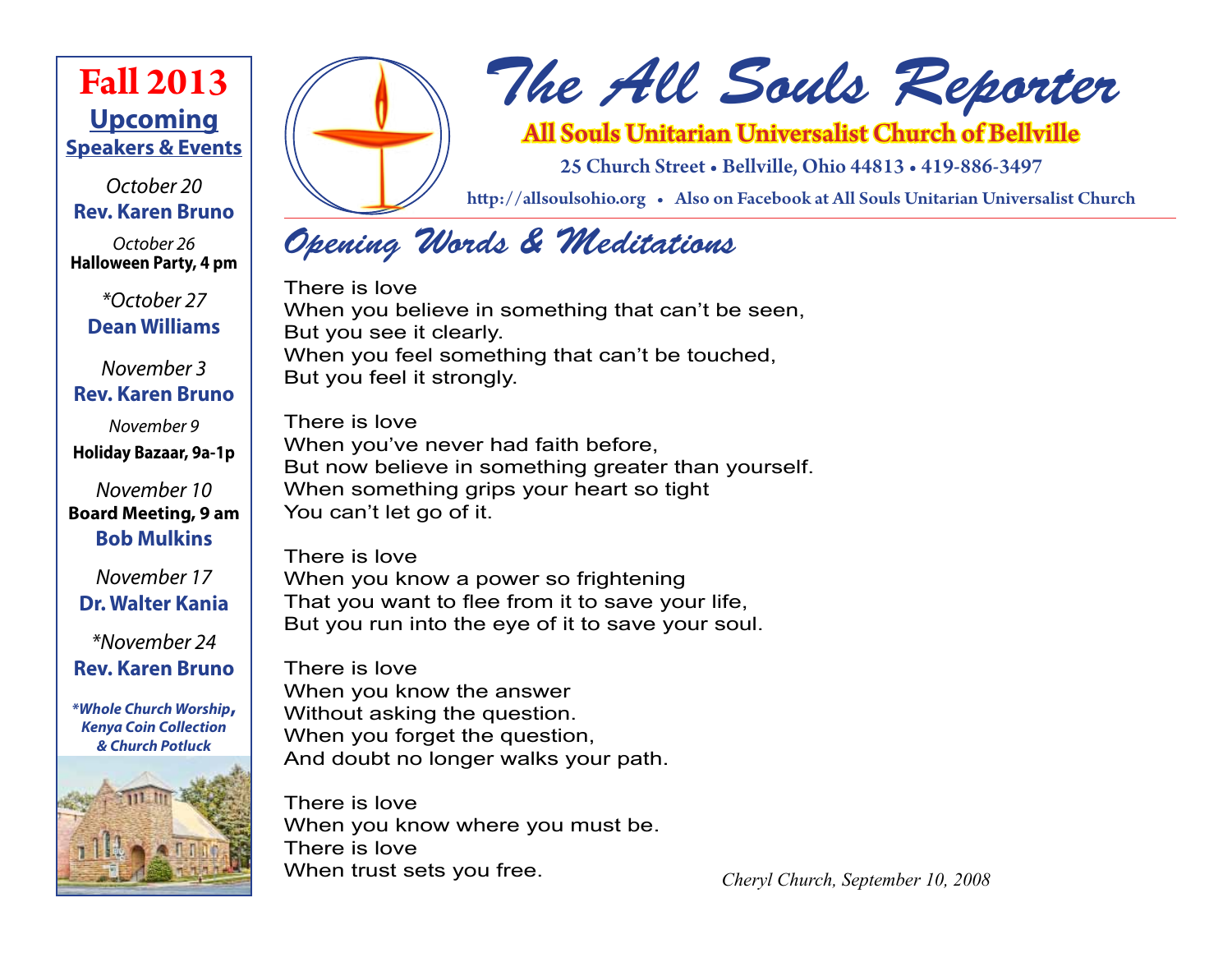# *October/November Calendar*

#### **EVERYONE IS INVITED TO ALL ACTIVITIES ALL ACTIVITIES ARE AT THE CHURCH UNLESS OTHERWISE NOTED**

#### **October**

**20 Sunday** 9am Religious Education (part 2 of 2) "Evolutionize Your Life"

**10:30 am Rev. Karen Bruno Topic: TBA**

 **Bio**: Karen Bruno is part time pastoral care minister at Bellville All Souls Unitarian Universalist Church. She attended Drew Theological School and was ordained by the United Church of Christ in 2002. She also works at Flying Horse Farms, a camp for children with serious illness, in Mount Gilead. She is thrilled to have found two amazing places with which to share her knowledge, experience and to build community. Karen lived in Ohio for her high school and college years and then after many years in Colorado returned in 2011 following her early retirement from Denver Human Services. In addition, Karen has worked as church pastor, hospice chaplain and religious educator. She and her partner live in Mansfield.

| Mondav   | 6:30 pm Living Lotus Zen Sangha                                                                                                                 |
|----------|-------------------------------------------------------------------------------------------------------------------------------------------------|
| Tuesday  | 7-9 pm Walt Kania Adult Education: "The Psychology of Religion and Spirituality" Part 3 of 3                                                    |
| Thursday | 6:30 pm AA Meeting                                                                                                                              |
| Saturday | 4:30 pm All Souls Family Halloween Party. Bring a snack (church is providing Ham and Beans; thanks Bruce and Ann). Wear a costume if you can or |
|          | come as you are for food, fellowship and fun.                                                                                                   |

#### **27\*# Sunday** 9 am Religious Education (new program starts): "Gratitude Works"

 Adult RE will meet to discuss the book "Gratitude Works" by Robert Emmons and to begin the "21 Day Gratitude Challenge". Please attend even if you didn't read the book as we will also discuss how to participate in the "21 Day Gratitude Challenge". The book is available for sale at church for \$14 (it's on the bookshelf at the bottom of the stairs). November 3rd we will meet to discuss our insights after 1 week of the Gratitude Challenge. We'll also meet on November 17th to share what we have learned through the "21 Day Gratitude Challenge." If you need to borrow a book due to financial hardship, please speak with Liz Hansen.

#### **10:30 am Dean Williams Topic: "Why You Should Start Observing the Sabbath - Even if You're Not Particularly Religious"**

Bio: Dean Williams is an ordained priest, chaplain, and teacher in the Soto Zen Buddhist tradition. He serves as the guiding teacher for Jijuyu-ji Zen Sangha of Cleveland and Living Lotus Zen Sangha, which meets every other Monday evening at the All Souls UU Church.*Potluck Luncheon following the service with a Halloween Theme.*

 *Following the potluck, please join Liz Hansen to make candied nuts for sale for the Nov. 9 Holiday Bazaar. Liz has the ingredients. Bring a skillet and a spatula if possible.*

31 Thursday 5 pm Bellville Halloween Night (Parade at 7 pm); we need someone to help Judy Shaffer hand out candy

 *(We are gratefully asking anyone who can to bring candy to for this event; we ran out last year)*

6:30 pm AA Meeting

*\*Whole Church Worship/Kenya Coins Collection #Potluck Luncheon with a Halloween Theme!*

#### **November**

|   | Sunday    | 9 am               | Religious Education Class: "Gratitude Works"                                            |  |
|---|-----------|--------------------|-----------------------------------------------------------------------------------------|--|
|   |           |                    | We will meet to discuss our insights after 1 week of the Gratitude Challenge.           |  |
|   |           | $10:30 \text{ am}$ | <b>Rev. Karen Bruno</b><br>Topic: TBA                                                   |  |
| 4 | Monday    | $6:30 \text{ pm}$  | Living Lotus Zen Sangha                                                                 |  |
| 6 | Wednesday | $7 \,\mathrm{pm}$  | Being Liberal in a Conservative Place: Discussion Group led by Rev. Karn Bruno          |  |
|   | Thursday  | $6:30 \text{ pm}$  | AA Meeting                                                                              |  |
| 8 | Friday    | $4:30 - 7$ pm      | Church is open to bring rummage sale items and food items                               |  |
| 9 |           |                    | Saturday 9 am - 1 pm Holiday Bazaar and Luncheon (Rummage Sale and Holiday Snacks Sale) |  |

# *Birthdays for Late October & Early November*

| O 19 Levi Waltz  |  |  |
|------------------|--|--|
| Mary Ellen Black |  |  |

- 27 Renie Gilbert Reed Richmond
- 29 Avery Smith 30 Reed Galion

N 3 Bryan Bartsch 5 Ed Fox

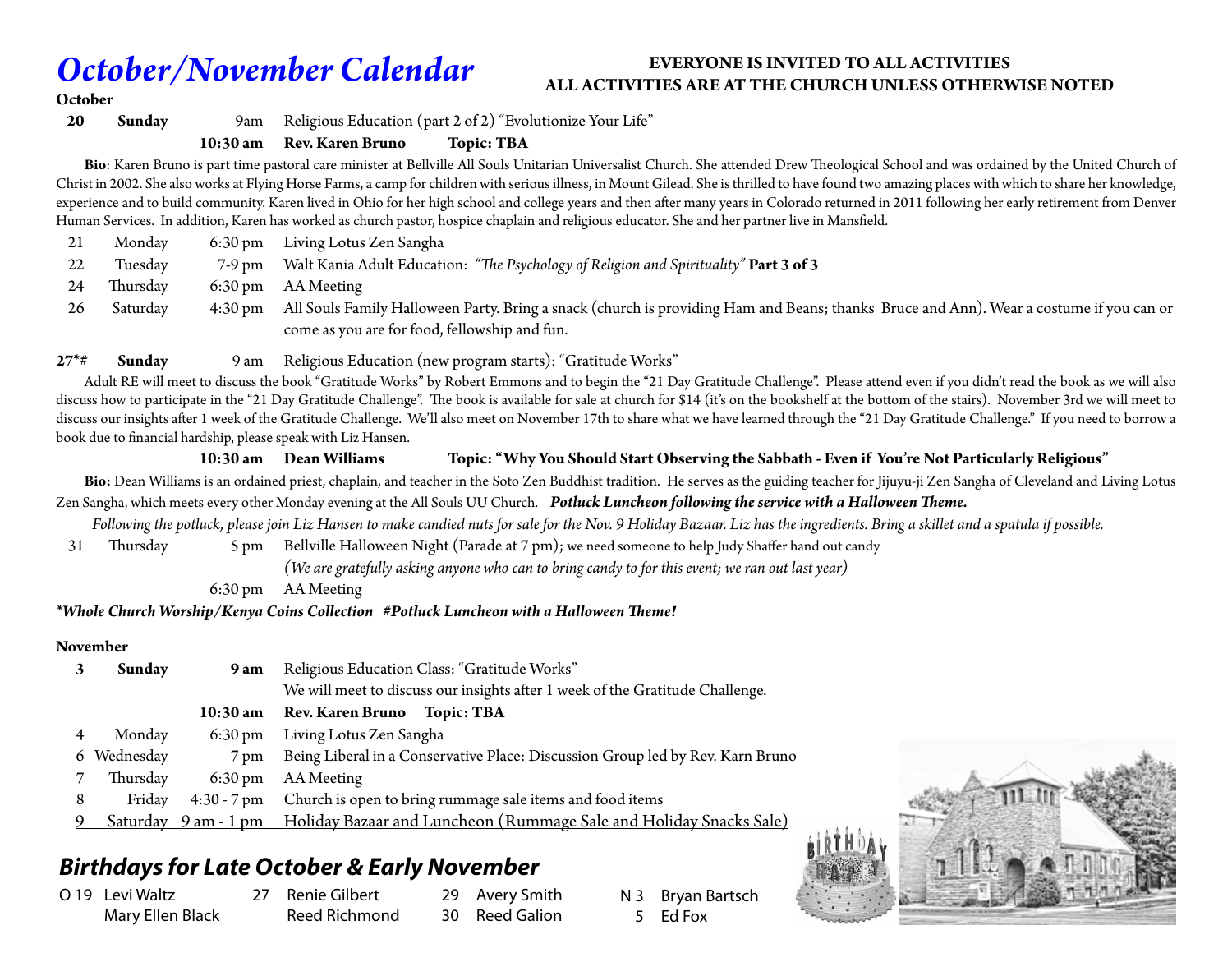## **Annual Winter Bazaar** associated with Bellville Christmas in the Valley **Sale is Saturday, November 9, from 9 am until 1 pm**

Remember, rummage sales are a major fund-raiser for us. Start gathering and pre-pricing items. Bring items to the church on Friday. We will have the church open from 4:30 p.m. to 7 p.m. We could use help getting things ready that evening. Please pre-price all items.



### **Food/Bake Sale**

Bake sale items should be restricted to cookies and candies (especially those that can be frozen until later events). There are sign up sheets downstairs for Salads of all sorts, Pies, Pop and Hamburger Buns. For desserts, Pies sell the best followed by "Specialty" cakes. Food items should be dropped off in the kitchen by 9 a.m. on Saturday (or Friday night during set-up: 4:30 to 7 p.m.).

### **Rummage Sale**

Donated items can be dropped off Friday, November 8, from 4:30 to 7 p.m. or Saturday, November 9 before 9 a.m. If you have an item to donate and can't make the above two times, call to make arrangements.

Please price your items to avoid shopper confusion! The volunteers doing the sale do not have time to price items for you.

**Good sellers**: CDs/DVDs/VHSs, current/classic novels & books, kids toys, board games, power tools, artwork, jewelry & sporting equipment, etc. Any item in good working condition or original packaging that would make a good gift is okay. Christmas decorations okay if in good condition. Kid's clothing is okay but no adult clothes.

**Poor sellers**: DO NOT BRING magazines, old textbooks & encyclopedias, items not working at all or completely trashed, and dirty cookware. No mugs! No electronics that do not work.

Anything not sold will be donated. If you want your item returned to you if not sold, please be there at 1 p.m. to pick it up.

 **Volunteer Opportunities** - sign up sheet downstairs. There will be a list of items needed in the kitchen and workers needed for the kitchen and food sales. On Friday we need volunteers from 4:30 - 7 p.m. to help set up in the sanctuary.

On Saturday we need a lot of volunteers! See the sign up sheet downstairs. We need servers, table cleaners, people to work the cash box for both the food sales, bake sale and rummage sale items. We especially need people to clean-up afterwards. Some volunteers will need to show up at 8 a.m. to get ready. Some volunteers can show up at 12:30 to help start with the clean-up.

Any questions? Want to volunteer, but won't be at church to sign up? Call Reed Richmond at 419-631-7912.

→ **SPECIAL REQUEST:** The Church is looking for furniture to use for Rev. Karen Bruno's office space. We are looking for some comfortable chairs, a couch, and a couple of love seats and maybe a small desk. If you have furniture items you'd like to donate, please bring them. If we can't use them, we will put them in the Rummage Sale. Please let us know if you need help moving larger items.

The church budget for 2013-2014 and quarterly financial statement are **posted** in the Fellowship Hall. See it there. *See Treasurer Chuck Rhodes if you have any questions. The 2013-2014 Operating Budget was approved by the Board.*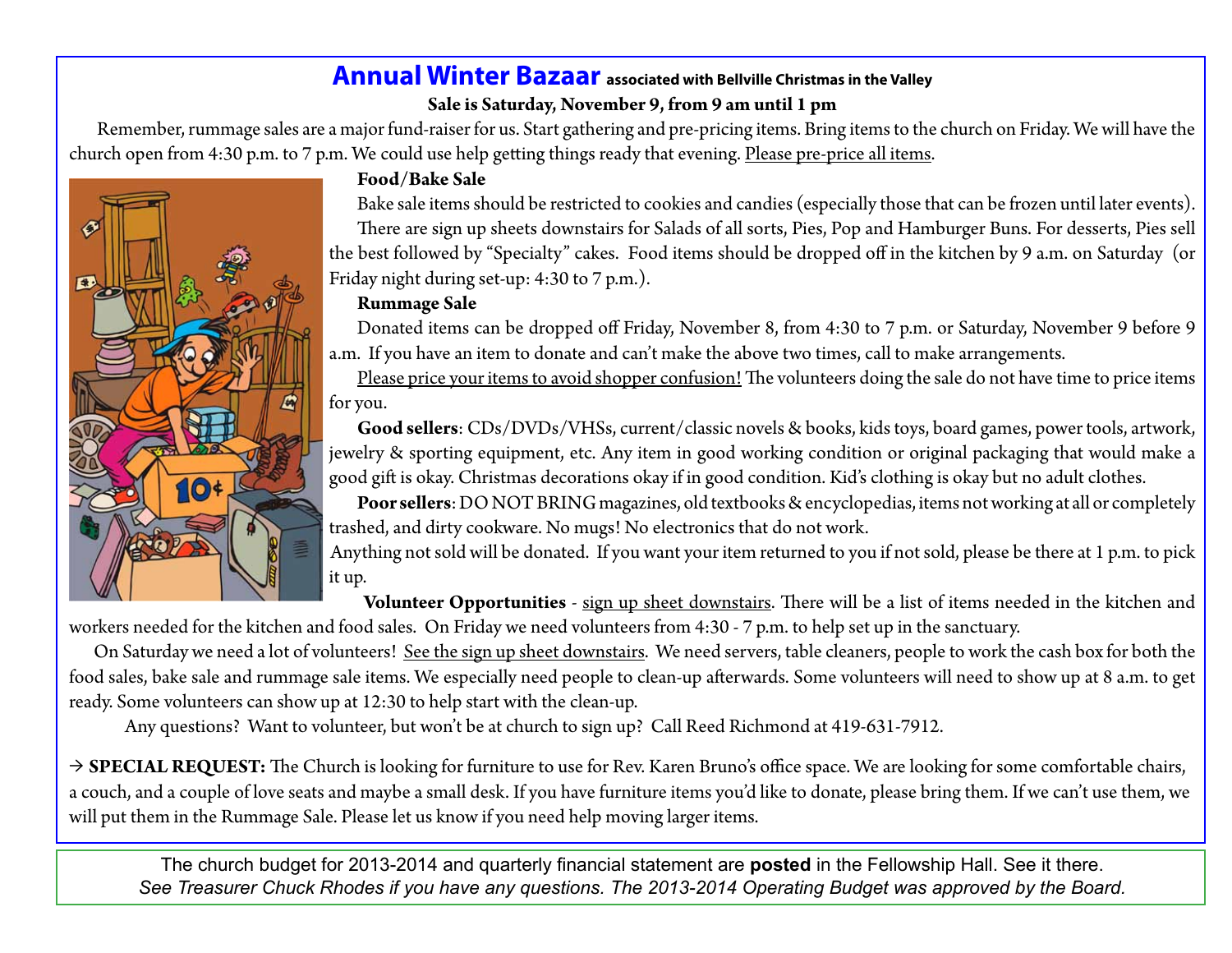#### **NOTES FROM THE PREZ**

#### **Some Church-running items to call to your attention:**

1) The Board has voted to increase the amount we pay to our biweekly musical performers. They had not received an increase for their services for the last five years that we know of. This will result in a small bump in our budget.

2) The Board also met with Rev. Karen Bruno to discuss options for turning the office area in the sanctuary into a more open space with a privacy screened off area so she can have a place for counseling and small group meetings. We are in the process of selecting some appropriate folding screens (or having some made) that can be in place during the week and taken down or moved on Sundays for services. Please respect privacy if you see a note on the doors to the sanctuary (upstairs doors). Also, please see the note about furniture needs in the "Rummage Sale" page.

3) **Big item**: The Board approved spending some money to hire a part-time (5 hours a week) secretary who will be assigned a number of small tasks to keep information flowing between members and friends and Rev. Bruno.

Secretary duties will include:

- updates by e-mail and Facebook on church events (as well as phone trees for those members who are not internet connected)
- follow-up with visitors and guests and inviting them back
- making sure Rev. Bruno is up-to-date with individuals needing calls or visits
- answering phone messages and fulfilling requests for church information
- • responding to and scheduling requests to use the church (meetings, concerts, weddings, funerals, etc.
- following up with members or friends who are not at Sunday services for a few weeks to see if there are concerns;
- and of course the infamous "other duties as assigned."

If you are interested, or possibly interested, in the part-time gig, please let Rev. Karen know. Knowledge of the church and the UUA and our seven principles and some computer skills (and a warm and inviting personality) are the job requirements.

This position will be on a trial basis for six months to see if this is something the Church would like to continue to finance (I think it might very well be).

4) **I can not stress this enough**: if you have computer access you should be regularly checking out our Facebook page (https://www.facebook.com/pages/ All-Souls-Unitarian-Universalist-Church/116740701707381) and our web page (http://www.allsoulsuuohio.org). If you are not already on our e-mail list (google group), please let me know. Those are the **three best ways** to catch up on the latest with the goings-on at the church. The website is gorgeous (I'll pause here because I strained a muscle patting myself on the back) and is now being updated to add the audio tracks from our weekly speakers. If you know of something you'd like to see added, drop me a line by using the contact form (heck of a way to let me know if your e-mail address changes, too).

5) Speaking of changes: The All Souls Members and Friends list has been updated. If you would like a copy, please see me. There's a possibility that corrections may still need to be made (which is something a Secretary could do!) but it's as accurate as I could get.

6) Some of you know that there are AA Meetings on Thursday night. The Board offered the Fellowship Hall for their use. Last week they made a \$40 donation to the Church. Speaking of use of the Church, several Board members are working on a brochure about the process of renting the church for weddings and special services. Remember, use of the Church is free for members if you have a special occasion and need a space.

7) I love working with all of the Board and I hope you take the opportunity to thank them as well. Chuck Rhodes has done an amazing job as Treasurer, Brian Moore is jacked up as VP, Judy Shaffer is ever faithful and our go-to greeter, Joan Richmond has faithfully prodded speakers and worship leaders, Cheryl Church is always there to lend an idea, suggestion and helping hand, Karen Gotter is shaping up the Fellowship Committee, and Bruce Kilgore is always keeping things on track. I want to mention Liz Hansen and Jenny Bartsch for special mention in the way they've run the Religious Education. Have you seen the volume of creative classes we've done this year? Amazing.

Let me know if there's any way I or a Board Member can assist you. -- Reed Richmond, Board President, 419-631-7912 (cell).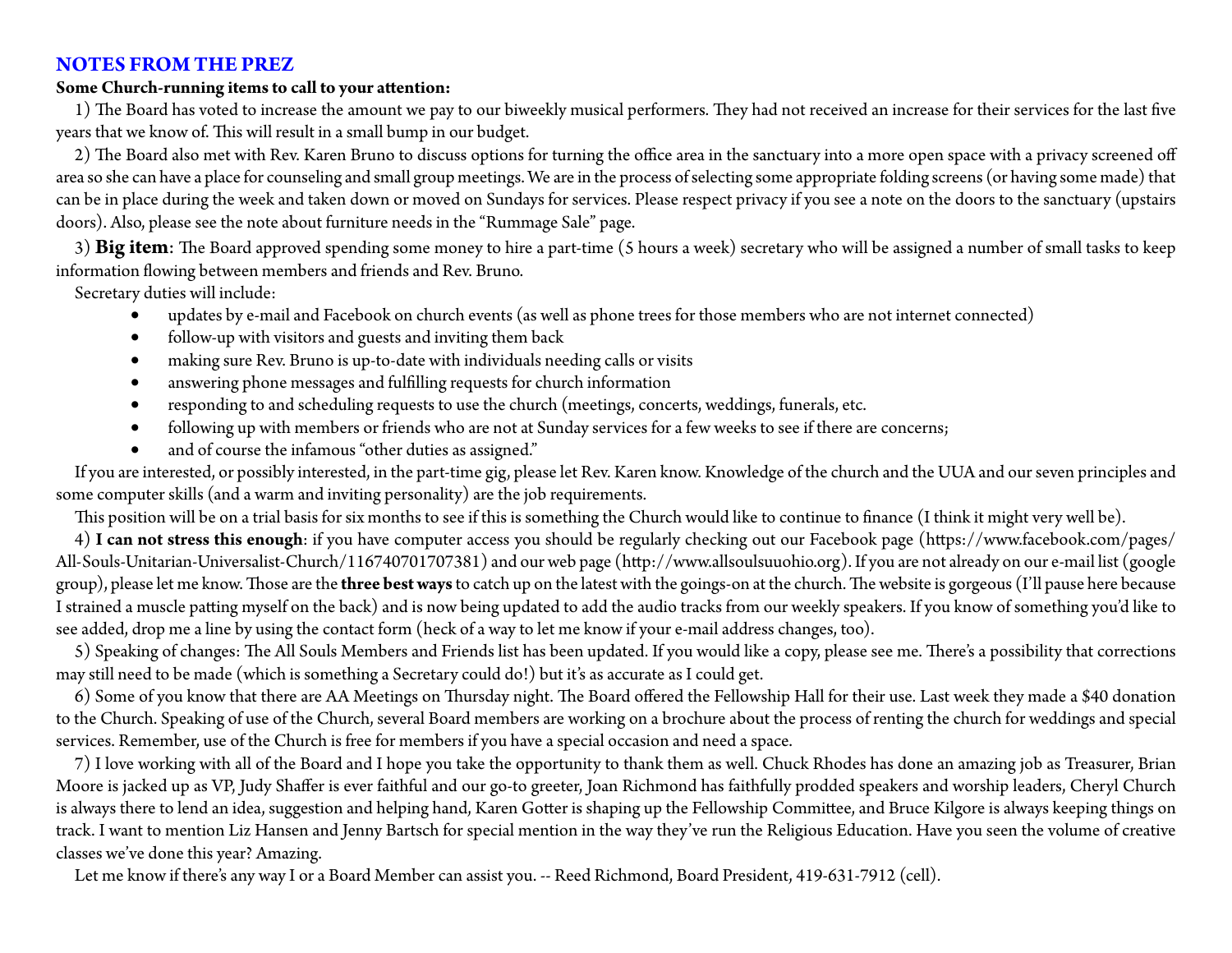# **All SOULS Pastoral Care Team**

# **WHY JOIN A PASTORAL CARE TEAM????**

- This wonderful community is dedicated to caring about each other.
- Let us formalize that commitment with a team of individuals who will serve as listeners.
- It will be life changing for you!
- And it will expand the love you have for each other!

### **Commitment**

Can you commit to 4 hours a month for 2 years? It's a big commitment, but amazing things will happen! Training (with Karen) will be last 4 months (4 hours a month). Followed by up to 4 hours a month of visits and phone calls. Possible 'duties' as a member of this team: (team will help determine the final list)

- Follow up with visitors.
- Visit folks who can't make it to church.
- Offer comfort to individuals in the All Souls family in times of distress.
- Provide a listening ear when crisis strikes.

**Process to join**: Contact Karen and schedule one-on-one time to discuss your interest and 'fit' for this team.

**Tentative Schedule**: Training starting in January.

# **This headline was too easy to write: Nuts at All Souls UU Church**

Please join us on Friday, October 18th at 9:15 am AND after service on Sunday, October 27th to make Candied Nuts and other goodies to sell at the Holiday Bazaar on November 9th.

On Friday, we will be making candied nuts. If a couple folks could bring the following it would be helpful (if you don't have any that's fine too, we only need a couple of each to keep us going):

\* either an electric skillet (with sides) or a good sized fry pan with NO nonstick coating (as the candy hardens it could scratch it)

\* a cookie sheet for cooling

\* if you have an extra bag of nuts, feel free to bring them, but we should have enough to keep us busy.

Everything else will be provided. We'll plan to make them, let them cool & then bag them up.

There will most likely be a different project on Sunday, Oct. 27th and if you need to bring anything we'll let you know!

Hope to see you there! Liz Hansen

# **RELIGIOUS EDUCATION: YOUTH**

Starting October 6th, the children will be following the UUA curriculum "Love Connects Us". From the UUA website: "Love Connects Us celebrates important ways Unitarian Universalists live our faith in covenanted community. Moved by love and gathered in spirit, we embrace our responsibility toward one another and the world at large. We encourage one another's search for truth and meaning. We strive to be active in peace-making and other efforts to improve our world." Children in grades 1 - 6 are welcome to attend the class. If you have any questions about the curriculum, please talk with Jenny Bartsch or Jackie Moore. We are always looking for volunteers to help with activities with the kids, so let us know if you are interested!

http://www.uua.org/re/tapestry/children/loveconnects/index.shtml

The class will meet each Sunday, EXCEPT the 2nd Sunday due to the Board Meeting at 9 am.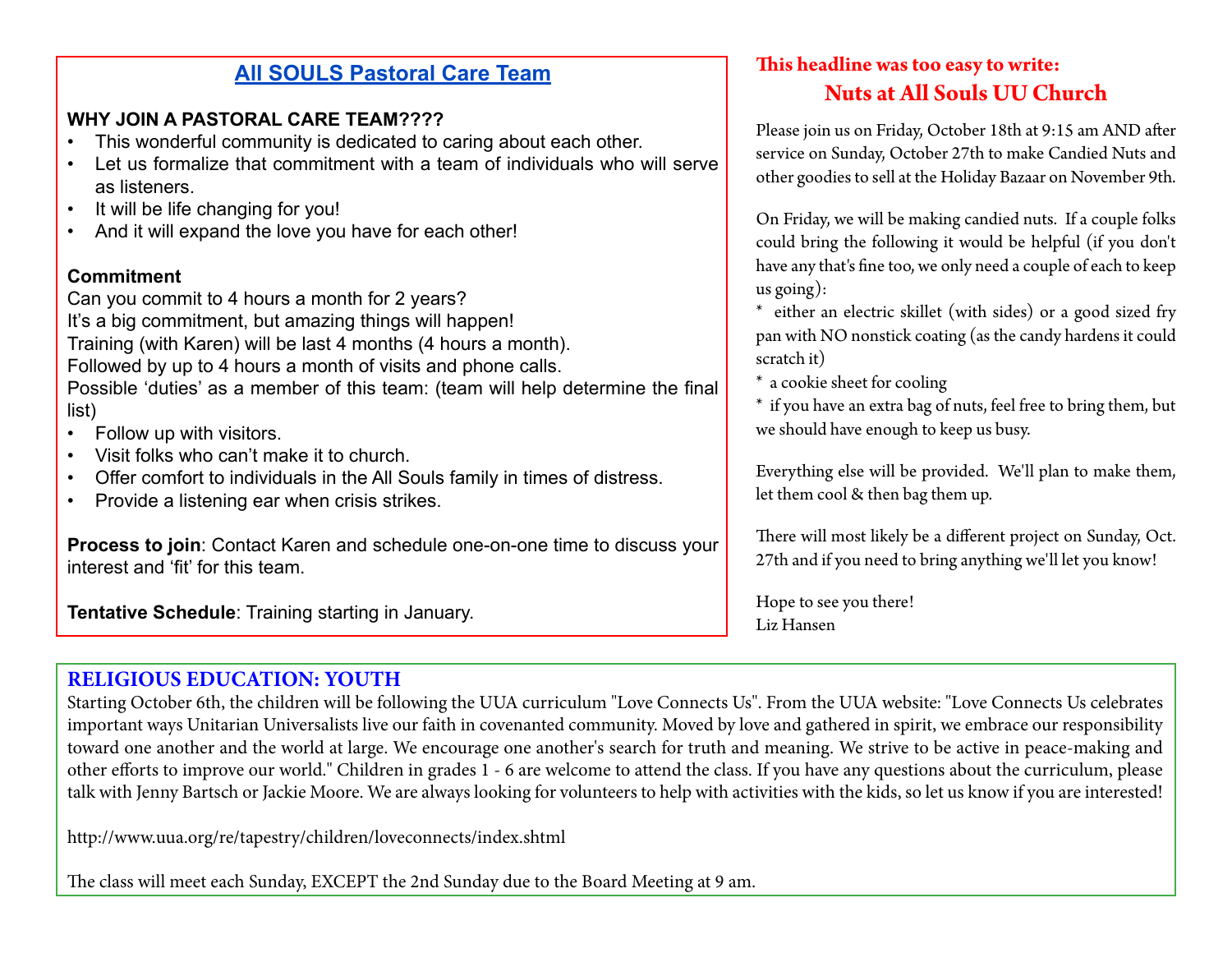### **RELIGIOUS EDUCATION: ADULTS**

October 27th adult RE will meet to discuss the book "Gratitude Works" by Robert Emmons and to begin the "21 Day Gratitude Challenge". Please attend even if you didn't read the book as we will also discuss how to participate in the "21 Day Gratitude Challenge". The book is available for sale at church for \$14 (it's on the bookshelf at the bottom of the stairs). November 3rd we will meet to discuss our insights after 1 week of the Gratitude Challenge. We'll also meet on November 17th to share what we have learned through the "21 Day Gratitude Challenge". If you need to borrow a book due to financial hardship, please speak with Liz Hansen.

### **Survey Results**

In case you are wondering what ever happened with the RE survey we conducted last month, here's a summary:

We received 12 surveys and a couple comments not attached to an actual survey. Overwhelming majority wanted to have class meet before church as opposed to after. It was an even split between class meeting each week except the board meeting week and meeting 2 times a month. Ten out of twelve wanted to have classes on a variety of subjects as opposed to the same subject all year long. The topics were ranked (in order of most important): 1. "Meaning in Everyday Life" 2. UU specific topics 3. & 4. were tied: Comparative/World Religion and Spirituality 5. Learning about Social Justice Issues. The Religious Education Team is using the results to put together a schedule of classes for this year.

We did receive a couple of comments expressing frustration at previous RE classes that seemed to go off topic or where the conversation was monopolized by a few people. We understand this can be a frustrating situation, even if it is a normal part of most group dynamics. We ask for understanding that those people that volunteer to facilitate our classes are not paid or trained professional facilitators. They are members and friends of All Souls who think it's important to come together and learn. They do the best job they can to provide a meaningful experience for everyone who attends.

Based on the survey results Adult RE will continue to take place at 9 am on Sundays. Since it was an even split for meeting both every week and 2 times a month, we are going to continue meeting every week except the 2nd Sunday because of the Board Meeting. Thanks to everyone who completed the survey!

| Revenue                         |           |
|---------------------------------|-----------|
| Collections                     | September |
| Open Plate Offering             |           |
| \$268.00                        |           |
| Pledges                         | 1,937.00  |
| Huruma Foundation (Kenya Coins) | 43.50     |
| Special Services Income         | 50.00     |
| Total                           | 2,298.50  |
| <b>Expenses</b>                 | 2,233.58  |
|                                 | $+64.92$  |

| September Pledge Report                                                     |         |                       |  |  |  |  |  |  |
|-----------------------------------------------------------------------------|---------|-----------------------|--|--|--|--|--|--|
| Pledged                                                                     | Paid    | Difference            |  |  |  |  |  |  |
| \$2,510                                                                     | \$1,937 | $-$ \$573 ( $-22\%$ ) |  |  |  |  |  |  |
| 2013-2014 Fiscal Year Final Total                                           |         |                       |  |  |  |  |  |  |
| Pledged                                                                     | Paid    | Difference            |  |  |  |  |  |  |
| \$5,784                                                                     | \$5,466 | $-$ \$318 $(-5%)$     |  |  |  |  |  |  |
| 2013-2014 Pledges                                                           |         |                       |  |  |  |  |  |  |
| Although the Church pledges were collected in July for the 2013-2014        |         |                       |  |  |  |  |  |  |
| fiscal year, there is never a deadline for renewing, starting or increasing |         |                       |  |  |  |  |  |  |
| your pledge for the work of the Church. Please see Mike Garber for          |         |                       |  |  |  |  |  |  |
| more information.                                                           |         |                       |  |  |  |  |  |  |

**Random Placement of Leader Rotation:** Oct. 20: Linda Wilson; Oct. 27: Sandy Macpherson; Nov. 3: Bruce Kilgore; Nov. 10: Brian Moore; Nov. 17: Joan Richmond; Nov. 24: Ché Sahara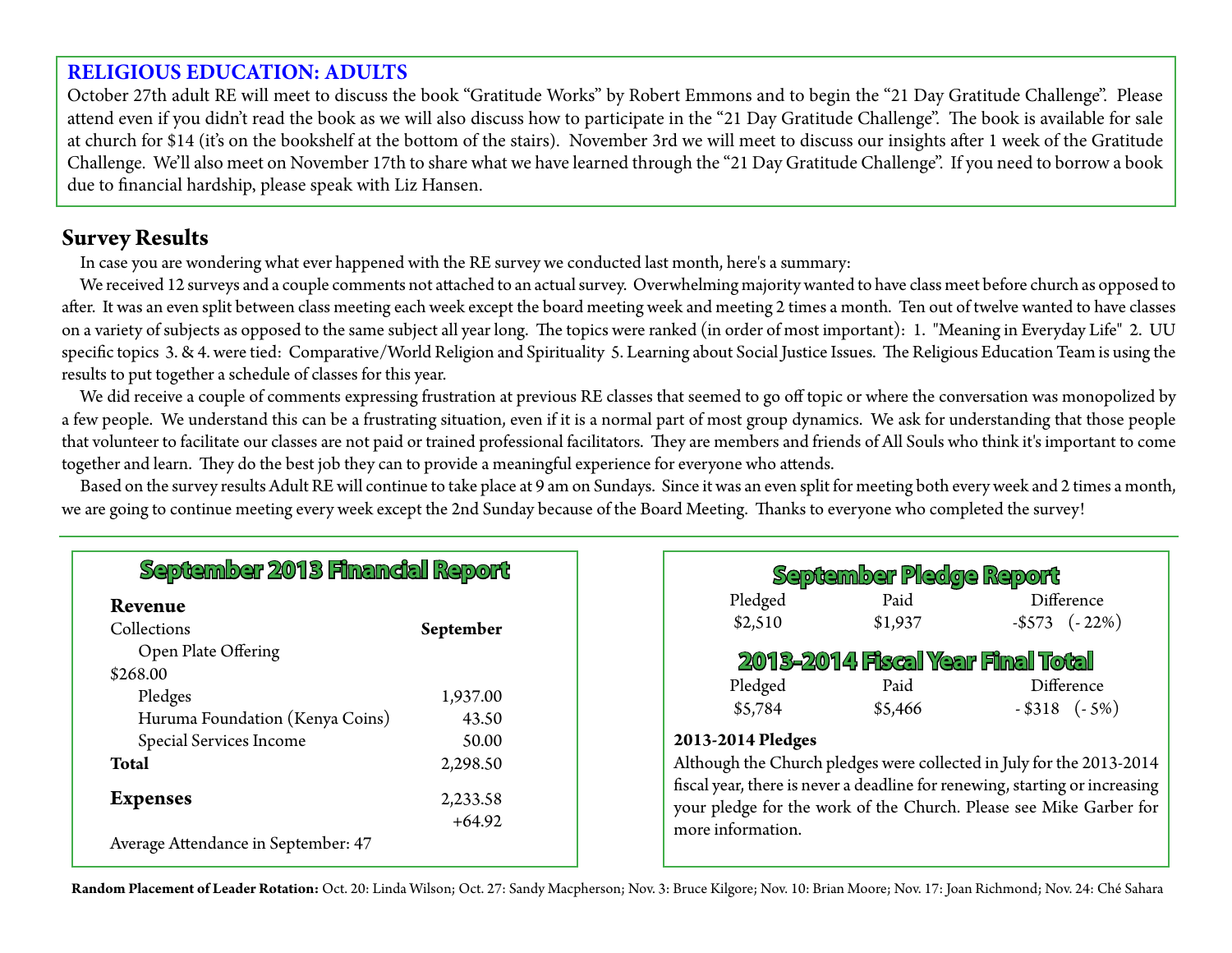# **Blessing of the Animals Service, Palm Park in Bellville, August 2013**



This young Huskie really liked all the fellow dogs.





Cheryl Church led the service and read a story to the children.



Cheryl also brought one of her horses for rides. The Richmond's dog Kimber seemed to enjoy herself.



This is Jackie Moore with Bailey.



This young pup wasn't sure about all the goings on.